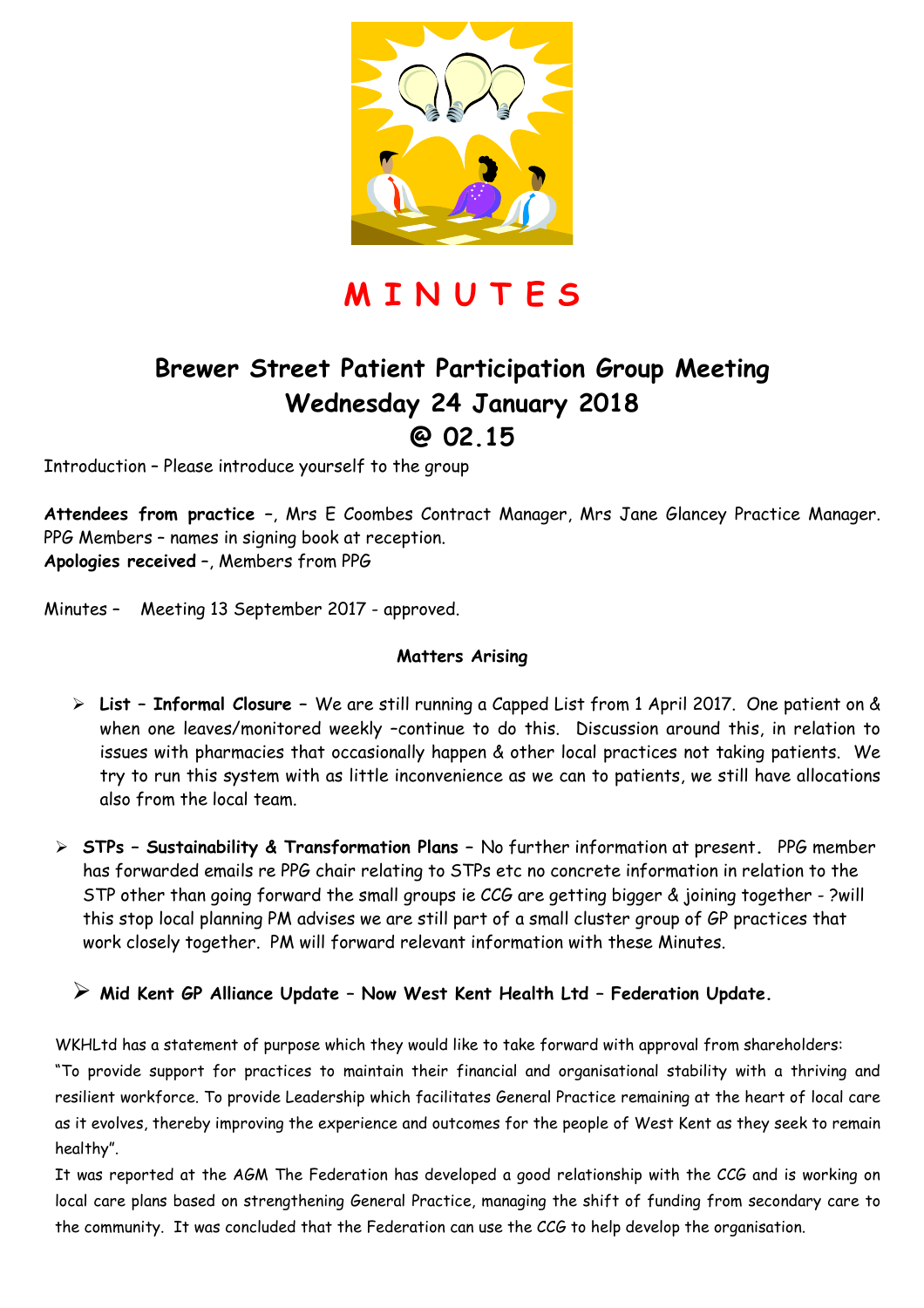# **A G E N D A**

- **SMS Texting Service** West Kent CCG have funded this new service & we have gone live (November 2017). Some teething problems - & set up was time consuming in that all patients with two numbers had to be reviewed. New app attached to this – allows patients to book online appointments but to go further in the app – ie scripts etc – patients have to follow the usual protocol for access to Vision Online Services. PM reported we had some issues in the set up (not shown in the initial training) that allowed all the appointments to be accessed online! Following discussion with another practice manager, this was easily resolved. PPG reported they felt that this was a good idea, that they have had this service from their dentists etc.
- **Signposting** Cluster meeting advised of this initiative & encourage practices to send their receptionists on the training (funded by the 5 year forward view monies a Department of Health initiative). Training in late spring. The initiative is a mechanism by which receptionists direct patients to a wider system of health care providers – there will be a group of suggested options including – Pharmacy first scheme/Involve (voluntary sector/carers etc)/health & social care coordinator. There will be access to online learning. In other areas there has been shown to be a reduction of 5 – 10% of patients seen by GPs where they have piloted it. Brewer Street has not "signed up" for this scheme, team members will attend the training & it will be discussed with the GP partners re if we will go forward with this. We thoroughly discussed this, we saw many aspects where patients may not like being triaged by a receptionist – discussed how this would depend on how the receptionist spoke to the patient & would hope that this would be addressed in the training sessions. Many self-limiting illnesses could be helped with attendance at a pharmacist not a GP & we talked about the negatives/positives as we saw it. Update in due course. Discussion around paperwork that is not under a GP's contract to do eg sick certificates for less than 7 days ie patients should self-certificate/letters for housing/schools etc – which are charged for.
- **Practice Nursing** workforce issues. We are down by one Practice Nurse not many PNs available in the wider workforce. Employed a newly qualified phlebotomist – sessions starting soon.

### **Any Other Business**

PM discussed "Extended Hours" & how this may well work with 8 – 8 working in the future, with a cluster of practices covering these extended hours.

PPG member wanted to pass on her thanks to the reception team for helping with a glucose monitor.

Two small housekeeping issues raised in relation to the patients' WC – duly noted – thanks for the feedback.

**Meeting finished 3.45 pm**